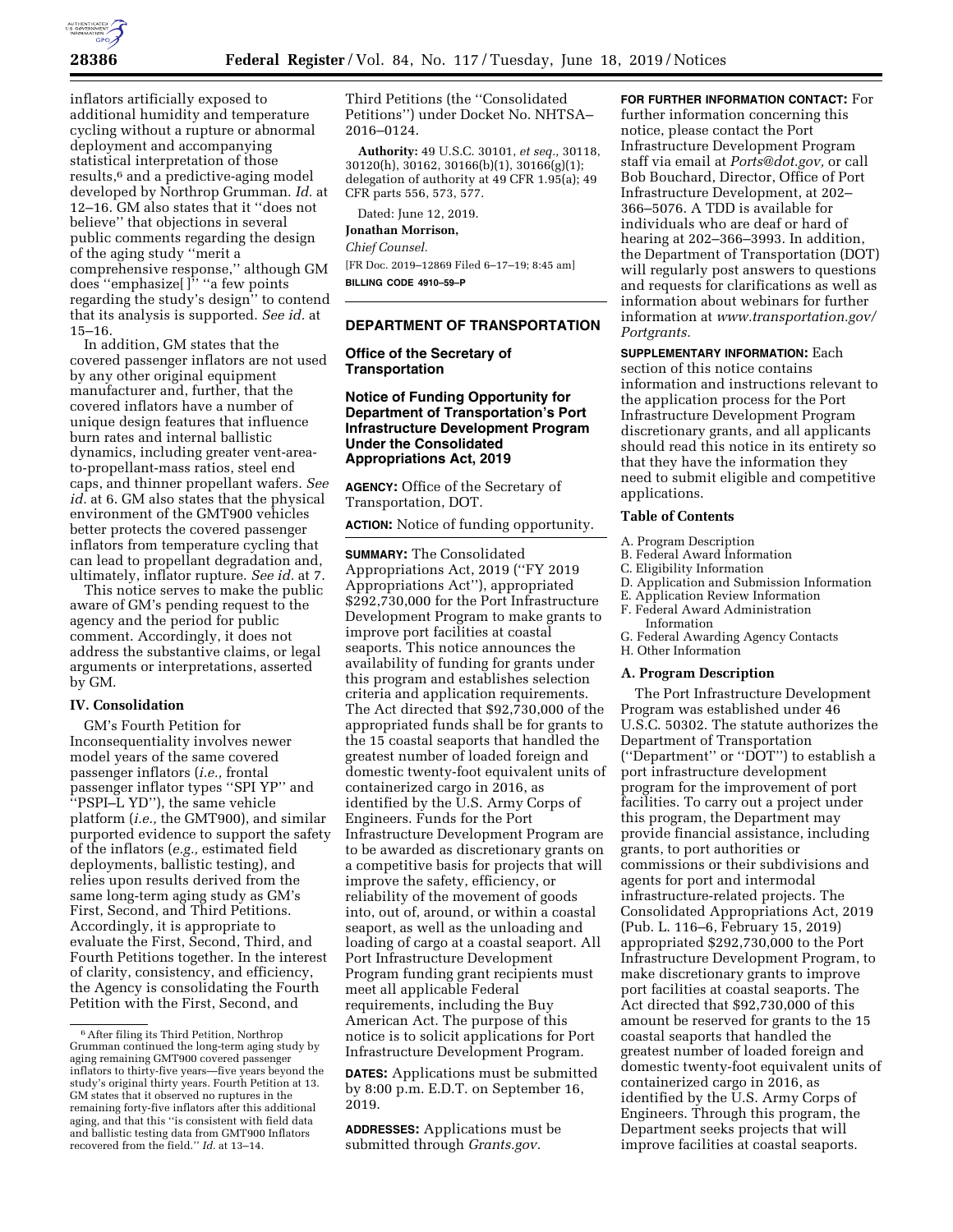Among possible project outcomes, the Department seeks projects that will: (1) Advance technology-supported safety and design efficiency improvements; (2) bring facilities to a state of good repair and improve resiliency; (3) promote efficient trade in energy resources; (4) promote exports of manufacturing, agriculture, or other goods; and (5) for only the top 15 coastal ports, support the safe flow of agricultural and food products, free of pests and disease, domestically and internationally. Accordingly, the Department expects to award at least one project that advances each of the aforementioned project outcomes, but a project does not need to address one or more of these outcomes to be awarded.

# **B. Federal Award Information**

## *1. Amount Available*

DOT intends to award up to \$292,730,000 to projects that improve port facilities at or near coastal seaports. The FY 2019 Appropriations Act allows up to 2 percent of the funds appropriated be available for necessary costs of grant administration.

If the DOT does not receive sufficient qualified applications, it will award less than the amount available.

### *2. Award Size*

The minimum Port Infrastructure Development Program award size is \$10 million. Except as limited by the amount of available funding, there is no maximum award size.

## *3. Availability of Funds*

To ensure the funds are responsibly expended in a timely manner, the Department, to the greatest extent possible, seeks to obligate Port Infrastructure Development Program funds by September 30, 2022. Obligation occurs when a selected applicant and DOT enter into a written grant agreement after the applicant has satisfied applicable administrative requirements, including transportation planning and environmental review requirements. Unless authorized by the Department in writing after the Department's announcement of Port Infrastructure Development Program awards, any costs incurred prior to the Department's obligation of funds for a project are ineligible for reimbursement. The Department will determine the period of performance for each award based on the specific project that was evaluated and selected. As part of the review and selection process described in Section E.2., DOT will consider a project's likelihood of being ready to proceed with an obligation of Port

Infrastructure Development Program funds by September 30, 2022 and complete liquidation of these obligations within a reasonable timeline.

# *4. Awarded Funding Allocations*

### i. Top 15 Coastal Seaports

Of the appropriated amount available, \$92,730,000 is reserved for the 15 coastal seaports that handled the greatest number of loaded foreign and domestic twenty-foot equivalent units of containerized cargo in 2016, as identified by the U.S. Army Corps of Engineers.1 A listing of these top container ports can be found at: *https:// usace.contentdm.oclc.org/digital/ collection/p16021coll2/id/1431.* The 15 coastal seaports may also be awarded funding from the \$200,000,000 that is not reserved.

## ii. Project Outcomes

The Department anticipates awarding at least one project that advances each of the project outcomes described in Section E.1.iii of this notice. However, a project does not need to address one or more of these outcomes to be awarded.

### **C. Eligibility Information**

To be selected for a Port Infrastructure Development Program discretionary grant, an applicant must be an Eligible Applicant and the project must be an Eligible Project.

## *1. Eligible Applicants*

An eligible applicant for a Port Infrastructure Development Program discretionary grants is a port authority, a commission or its subdivision or agent under existing authority, as well as a State or political subdivision of a State or local government, a Tribal government, a public agency or publicly chartered authority established by one or more States, a special purpose district with a transportation function, a multistate or multijurisdictional group of entities, or a lead entity described above jointly with a private entity or group of private entities.

If multiple States or jurisdictions submit a joint application, that application must identify a lead applicant as the primary point of contact and identify the primary recipient of the award. Joint applications must include a description of the roles and responsibilities of each

applicant and must be signed by each applicant.

## *2. Cost Sharing or Matching*

This section of the notice describes cost share requirements for Port Infrastructure Development Program Grant award.

The Federal share of the costs for which an expenditure is made under a Port Infrastructure Development Program grant may not exceed 80 percent. Non-Federal sources include State funds originating from programs funded by State revenue, local funds originating from State or local revenue funded programs, or private funds. The application should demonstrate, such as through a commitment letter or other documentation, the sources of the non-Federal funds. Unless otherwise authorized by statute, State or local costshare may not be counted as the non-Federal share for both the Port Infrastructure Development Program Grant award and another Federal grant program. Preference will be given to those projects that require a lower percentage Federal share of costs (see Section E. iv. for information on how the Department will evaluate leverage).

The Department will not consider previously incurred costs or previously expended or encumbered funds towards the matching requirement for any project. Matching funds are subject to the same Federal requirements described in Section F.2. as awarded funds.

As directed by statute, for the purpose of eligibility, the proceeds of Federal assistance under chapter 6 of Title 23, United States Code or sections 501 through 504 of the Railroad and Revitalization and Regulatory Reform Act of 1976 (Pub. L. 94–210), as amended, shall be considered to be part of the non-Federal share of project costs if the loan is repayable from non-Federal funds, unless otherwise requested by the project sponsor.

Cost share will also be evaluated according to the ''Leveraging of Federal Funding'' evaluation criterion described in Section E. iv. That section explains that the Department seeks applications for projects that maximize the non-Federal share, and clarifies consideration of Federal assistance as part of the selection criterion.

### *3. Other*

### iii. Eligible Projects

For the purposes of these grants, a ''coastal seaport'' is a seaport capable of receiving deep-draft vessels (drafting greater or equal to 20 feet) from a foreign or domestic port.

<sup>1</sup>These 15 ports are: Los Angeles, Long Beach, New York (NY and NJ), Savannah, Port of Virginia, Houston, Oakland, Tacoma, Charleston, Seattle, Jacksonville, Miami, Port Everglades, San Juan (PR), and Honolulu.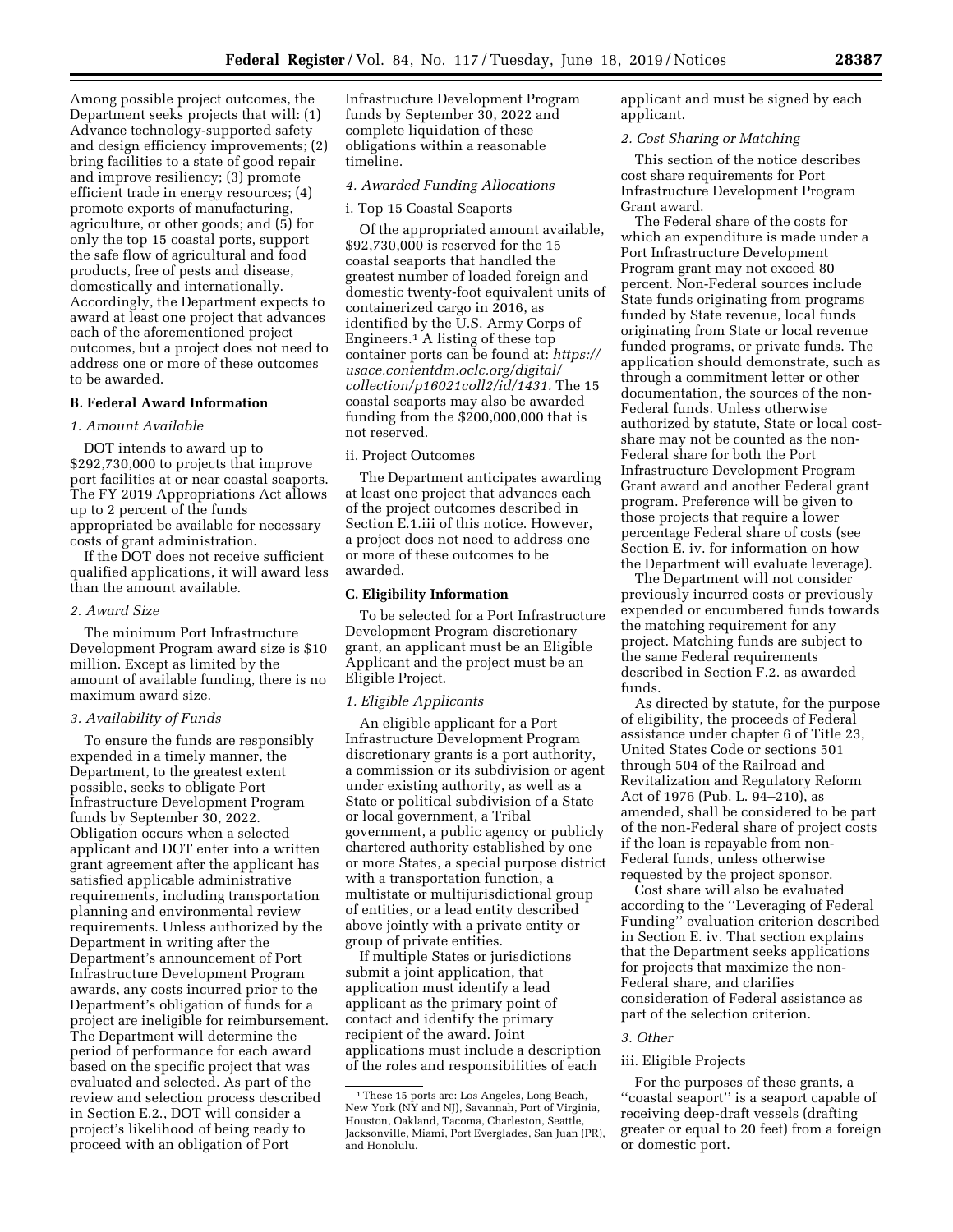Eligible projects for Port Infrastructure Development Program grants shall be located either within the boundary of a coastal seaport, or outside the boundary of a coastal seaport and directly related to port operations or to an intermodal connection to a port. Eligible projects should improve the safety, efficiency, or reliability of the movement of goods into, out of, around, or within a port, as well as the unloading and loading of cargo at a coastal seaport including phytosanitary facilities. Examples of potential projects include, but are not limited to: Highway or rail infrastructure that develops or extends intermodal connectivity, intermodal facilities, marine terminal equipment, wharf construction or redevelopment, vessel alternative fueling access and distribution, fuel efficient cargo handling equipment, freight intelligent transportation systems, digital infrastructure systems, and berth dredging incidental to construction.

This program will not fund vessel construction.

### iv. Project Components

An application may describe a project that contains more than one component and may describe components that may be carried out by parties other than the applicant. The Department may award funds for a component, instead of the larger project, if that component (1) independently meets minimum award amounts described in Section B and all eligibility requirements described in Section C; (2) independently aligns well with the selection criteria specified in Section E; and (3) meets National Environmental Policy Act (NEPA) requirements with respect to independent utility. Independent utility means that the component will represent a transportation improvement that is usable even if no other improvement is made in the area, and will be ready for intended use upon completion of that component's construction. All project components that are presented together in a single application must demonstrate a relationship or connection between them. (See Section D.2. iv. for Required Approvals).

Applicants should be aware that, depending upon the relationship between project components and applicable Federal law, Federal funding of some project components may make other project components subject to Federal requirements as described in Section F.2.

The Department strongly encourages applicants to identify in their applications the project components that have independent utility and

separately detail costs and requested Port Infrastructure Development Program funding for those components. If the application identifies one or more independent project components, the application should clearly identify how each independent component addresses selection criteria and produces benefits on its own, in addition to describing how the full proposal of which the independent component is a part addresses selection criteria.

#### v. Application Limit

Each lead applicant may submit no more than one application.

## **D. Application and Submission Information**

## *1. Address*

Applications must be submitted to *Grants.gov.* Instructions for submitting applications can be found at *www.transportation.gov/Portgrants*  along with specific instructions for the forms and attachments required for submission.

# *2. Content and Form of Application Submission*

The application must include the Standard Form 424 (Application for Federal Assistance), cover page, and the Project Narrative. More detailed information about the Project Narrative follows. Applicants should also complete and attach to their application the ''2019 Project Information'' form available at *www.transportation.gov/ Portgrants.* The Department recommends that the project narrative follow the basic outline below to address the program requirements and assist evaluators in locating relevant information.

| I. Project Description<br>II. Project Location<br>III. Grant Funds, Sources<br>and Uses of all Project<br>Funding. | See D.2.i.<br>See D.2.ii.<br>See D.2.iii. |
|--------------------------------------------------------------------------------------------------------------------|-------------------------------------------|
| IV. Leveraging of Federal<br><b>Funds</b>                                                                          | See D.2.iv.                               |
| V. Project Costs and<br>Benefits.                                                                                  | See $D.2.v.$                              |
| VI. Project Outcomes                                                                                               | See D.2.vi.                               |
| VII. Demonstrate Project<br>Readiness                                                                              | See D.2.vii.                              |
| VIII. Domestic Pref-<br>erence.                                                                                    | See D.2.viii.                             |

The project narrative should include the information necessary for the Department to determine that the project satisfies project requirements described in Sections B and C and to assess the selection criteria specified in Section E.1. To the extent practicable, applicants should provide supporting data and documentation in a form that is directly verifiable by the Department.

The Department may ask any applicant to supplement data in its application, but expects applications to be complete upon submission. The Department may seek clarifying or additional information from applicants according to circumstances described in Section E.2.

In addition to a detailed statement of work, detailed project schedule, and detailed project budget, the project narrative should include a table of contents, maps and graphics, as appropriate, to make the information easier to review. The Department recommends that the project narrative be prepared with standard formatting preferences (a single-spaced document, using a standard 12-point font such as Times New Roman, with 1-inch margins, and the narrative text in one column only). The project narrative may not exceed 30 pages in length, excluding cover pages and table of contents. The only substantive portions that may exceed the 30-page limit are documents supporting assertions or conclusions made in the 30-page project narrative. Except for the benefit cost analysis, the Department does not consider support documentation or websites an essential part of the application and may not review supplemental materials as part of the application. If possible, website links to supporting documentation should be provided rather than copies of these supporting materials. If supporting documents are submitted, applicants should clearly identify within the project narrative the relevant portion of the project narrative that each supporting document supports. The Department recommends applications include the following sections:

### i. Project Description

The first section of the application should provide a concise description of the project, the port-related transportation challenges that it is intended to address, and how it will address those challenges. The project description should provide both a highlevel overview of the overall project and a clear itemization of its major components. This section may discuss the project's history, including a description of any previously completed components. The applicant may use this section to place the project into a broader context of other transportation infrastructure investments being pursued by the project sponsor. This section should not address any selection criteria or project outcomes advanced by the project.

### ii. Project Location

This section of the application should describe the project location, including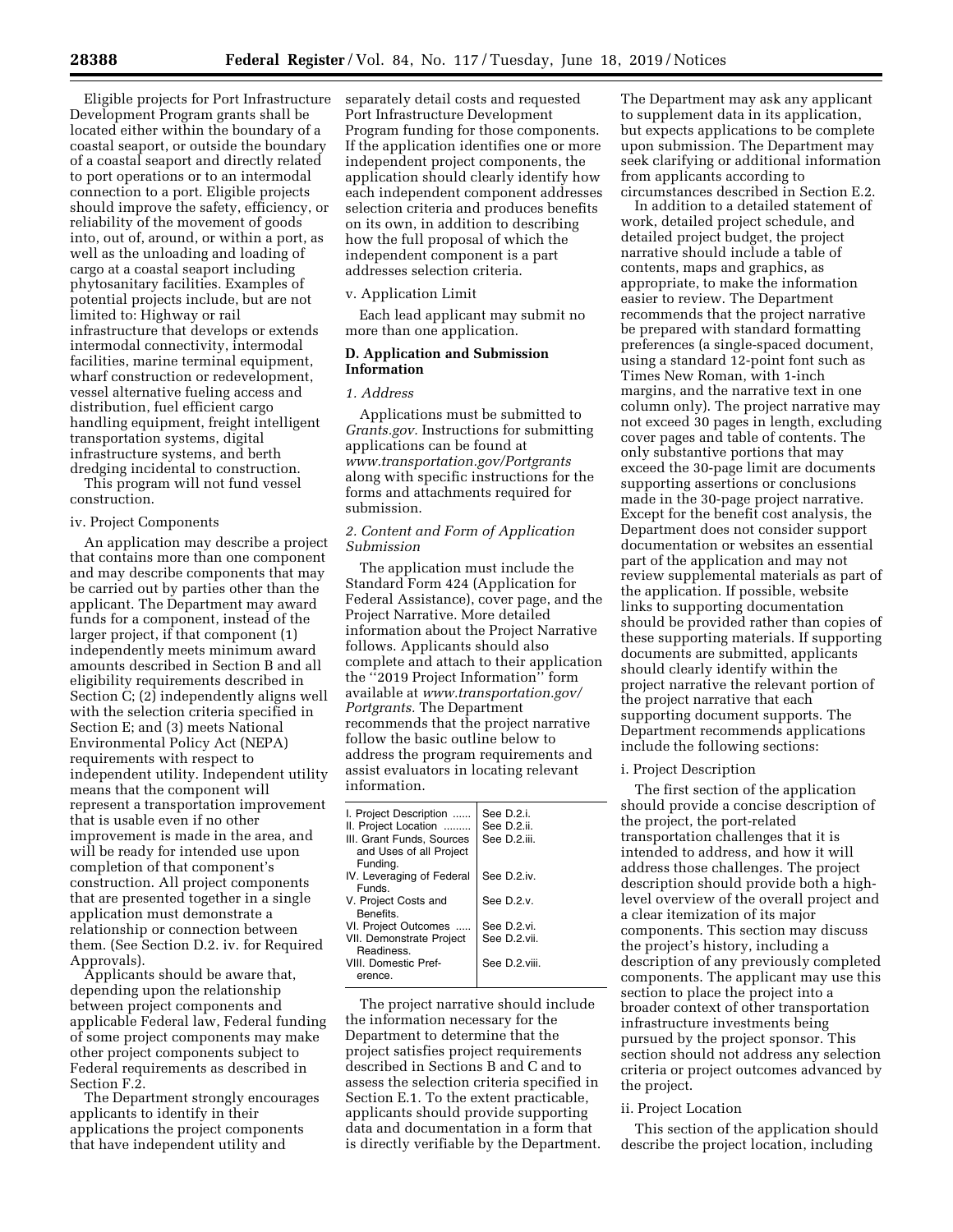a detailed geographical description of the proposed project, a map of the project's location and connections to existing transportation infrastructure, and geospatial data describing the project location. This section should also identify whether the project is located in a qualified opportunity zone<sup>2</sup> designated pursuant to 26 U.S.C. 1400Z–1.

iii. Grant Funds, Sources, and Uses of Project Funds

This section of the application should describe the project's budget. This budget should not include any previously incurred expenses.

At a minimum, this section should include:

(A) Project costs;

(B) For all funds to be used for eligible project costs, the source and amount of those funds;

(C) Documentation of funding commitments for non-Federal funds to be used for eligible project costs (documentation may be referenced and submitted as an appendix);

(D) For Federal funds to be used for eligible project costs, the amount, nature, and source of any required non-Federal match for those funds;

(E) A budget showing how each source of funds will be spent. The budget should show how each funding source will share in each major construction activity, and present that data in dollars and percentages. Funding sources should be grouped into three categories: Non-Federal; Ports Program; and other Federal. If the project contains individual components, the budget should separate the costs of each project component. If the project will be completed in phases, the budget should separate the costs of each phase. The budget detail should sufficiently demonstrate that the project satisfies the statutory cost-sharing requirements described in Section C.2.

In addition to the information enumerated above, this section should provide complete information on how all project funds may be used. For example, if a particular source of funds is available only after a condition is satisfied, the application should identify that condition and describe the applicant's control over whether it is satisfied. Similarly, if a particular source of funds is available for expenditure only during a fixed time period, the application should describe that restriction. Complete information about project funds will ensure that the

Department's expectations for award execution align with any funding restrictions unrelated to the Department, even if an award differs from the applicant's request.

iv. Leveraging of Federal Funds

The Department calculates leverage as the ratio of non-Federal share of the project's future eligible project costs to total future eligible project costs. This section of the application should include:

(A) A description of the applicant's activities to maximize the non-Federal share of the project funding;

(B) A description of all evaluations of the project for private funding, the outcome of those evaluations, and all activities undertaken to pursue private funding for the project;

(C) A description of any fiscal constraints that affect the applicant's ability to increase the amount of non-Federal revenue dedicated for transportation infrastructure.

(D) If applicable, the amount of non-Federal investment the port has undertaken for related projects in the recent past as well as going forward.

## v. Project Costs and Benefits

This section describes the recommended approach for the completion and submission of a benefit cost analysis (BCA) as an appendix to the Project Narrative. The results of the analysis should also be summarized in the Project Narrative directly.

The appendix should provide present value estimates of a project's benefits and costs relative to a no-build baseline. To calculate present values, applicants should apply a real discount rate (*i.e.,*  the discount rate net of the inflation rate) of 7 percent per year to the project's streams of benefits and costs. The purpose of the BCA is to enable the Department to evaluate the project's cost-effectiveness by estimating a benefit-cost ratio and calculating the magnitude of net benefits for the project.

The primary economic benefits from projects eligible for Port Infrastructure Development Program grants are likely to include savings in travel time costs, vehicle and port operating costs, and safety costs for both existing users of the improved facility and new users who may be attracted to it because of the project. Savings in infrastructure maintenance costs may also be quantified. Applicants may describe other categories of benefits in the BCA that are more difficult to quantify and value in economic terms, such as improving the reliability of travel times, while also providing numerical estimates of the magnitude and timing

of each of these additional impacts wherever possible. Any benefits claimed for the project, both quantified and unquantified, should be clearly tied to the expected outcomes of the project.

The BCA should include the full costs of developing, constructing, operating, and maintaining the proposed project, as well as the expected timing or schedule for costs in each of these categories. The BCA may also consider the present discounted value of any remaining service life of the asset at the end of the analysis period. The costs and benefits that are compared in the BCA should also cover the same project scope, including the costs of other related projects on which the benefits of the Port Infrastructure Development Program project depend.

The BCA should carefully document the assumptions and methodology used to produce the analysis, including a description of the baseline, the sources of data used to project the outcomes of the project, and the values of key input parameters. Applicants should provide all relevant files used for their BCA, including any spreadsheet files and technical memos describing the analysis (whether created in-house or by a contractor). The spreadsheets and technical memos should present the calculations in sufficient detail and transparency to allow the analysis to be reproduced by DOT evaluators. Detailed guidance for estimating some types of quantitative benefits and costs, together with recommended economic values for converting them to dollar terms and discounting to their present values, are available in the Department's guidance for conducting BCAs for projects seeking funding under the Port Infrastructure Development Program (*www.transportation.gov/Portgrants*).

## vi. Project Outcomes

If the project advances one or more of the five project outcomes described in section A of this notice, this section of the application should address those outcomes. The applicant should provide information demonstrating advancement of a particular outcome, consistent with the information described below, only if the project reasonably addresses that outcome. Applicants should avoid addressing a particular outcome if it is unrelated to the project. The Department recognizes that projects might address several outcomes but encourages applicants to describe only those outcome(s) the project most advances. The Department does not expect each project will address each outcome, so it is permissible not to address outcomes that do not apply to the project. An

<sup>2</sup>See *https://www.cdfifund.gov/Pages/*  Opportunity-Zones.aspx for more information on opportunity zones.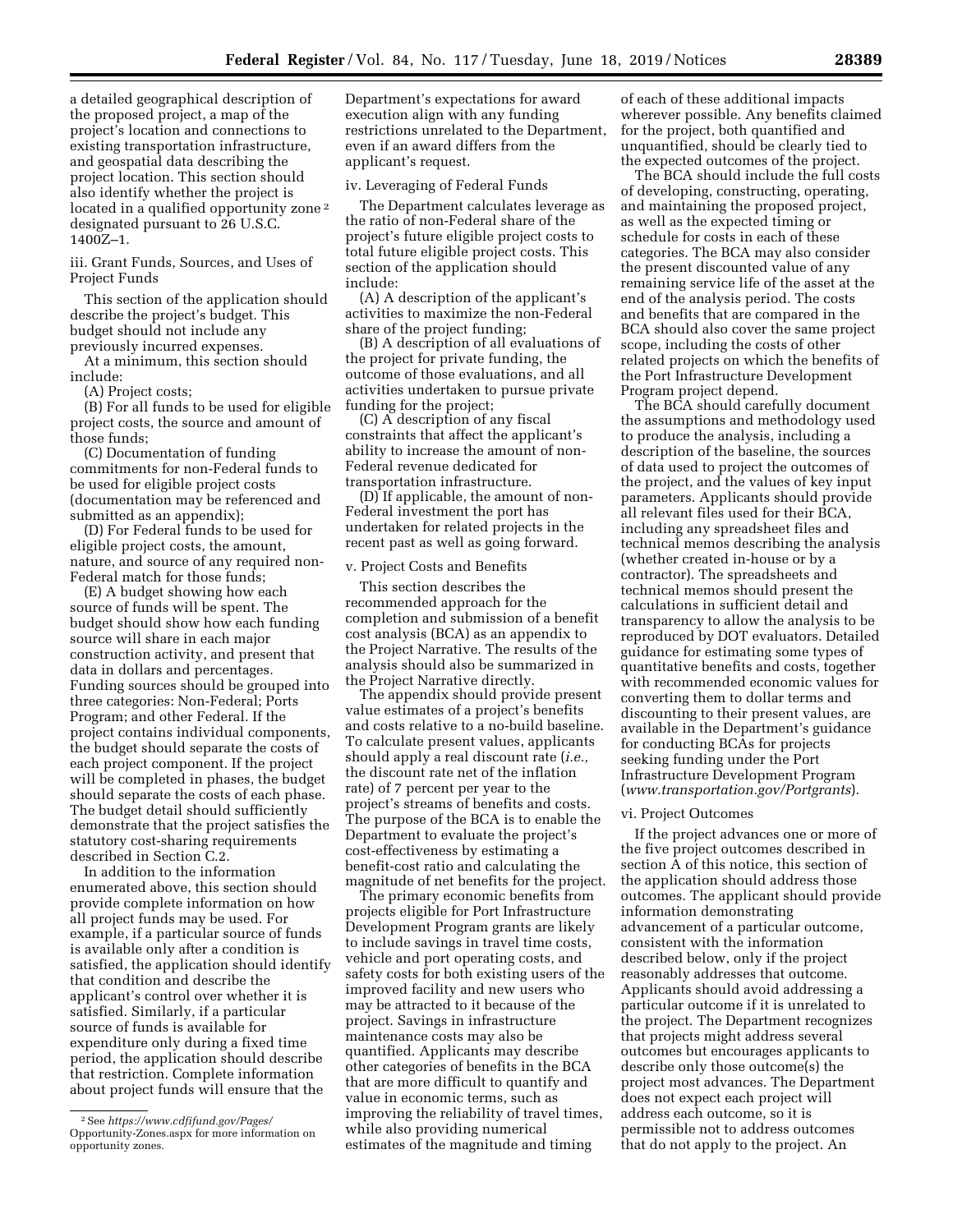applicant does not need to address one more of these outcomes to be awarded.

(a) Advance technology-supported safety, and design efficiency improvements by incorporating technology or innovative approaches to port safety, design, or efficiency.

If a project advances this outcome, this section of the application should describe technology and additional features that the applicant will incorporate into the project. The application should also include a discussion of any benefits of the proposed innovative technology beyond improving efficiency. Indicators of efficiency could also include vessel and/or truck turn times, capacity increases or enhancements, modal diversion, or improved connectivity.

If the project incorporates fullyautomated cargo-handling equipment, the applicant should provide information demonstrating the job change that will result from the project, including supporting evidence that the project will not directly result in a net job loss as described in Section E.1.vi.

(b) Bring facilities to a state of good repair and improve resiliency by addressing current or projected vulnerabilities in the condition of port transportation facilities.

If a project advances this outcome, this section of the application should describe how the project will contribute to a state of good repair by improving the condition or resilience of existing transportation facilities and intermodal connectors including the project's current condition and how the proposed project will improve it, and any estimates of impacts on long-term cost structures or impacts on overall lifecycle costs.

(c) Promote efficient energy trade by supporting the efficient movement of energy products and/or increasing national energy production capacity.

If a project advances this outcome, this section should describe energy commodities that the port handles and how the project improves the efficiency of domestically-produced energy movements. For the purpose of this notice, energy commodities means: (1) Petroleum products; (2) natural gas  $(including LNG);$   $(3) coal;$  and  $(4)$ biofuels. Applicants are expected to quantify current and projected volumes of those commodities through the port in the application, both by tonnage and value.

(d) Promote manufacturing, agriculture, or other forms of exports by increasing the efficient movement of goods for exports and/or increasing national export capacity.

If a project advances this outcome, this section should include a description of the applicant's current export initiatives, including the volume of imports and exports by tonnage and value and export to import ratio, as well as a description of how the project would improve port capacity to handle exports or improve the efficiency of export flows.

(e) For only the top 15 coastal ports, support the safe flow of agricultural and food products, free of pests and disease, domestically and internationally.

If a project advances this outcome, this section should describe how the project will further the phytosanitary treatment requirements of 7 CFR 305.5– 305.8, including improving facilities to prevent the inadvertent introduction of harmful organisms and diseases into the United States

### vii. Demonstrated Project Readiness

This section of the application should include information that, when considered with the project budget information presented elsewhere in the application, is sufficient for the Department to evaluate whether the project is reasonably expected to begin construction in a timely manner. To assist the Department's project readiness assessment, the applicant should provide information on technical feasibility, project schedule, project approvals, and project risk, each of which is described in greater detail in the following sections. To minimize redundant information in the application, the Department encourages applicants to cross-reference from this section of their application to relevant substantive information in other sections of the application.

The guidance here is about what information applicants should provide and how the applicant should organize their application. Guidance describing how the Department will evaluate a project's readiness is described in Section E.1.iv of this notice. Applicants also should review that section when considering how to organize their application.

Applicants are not required to follow the specific format described here, but this organization, which addresses each relevant aspect of project readiness, promotes a clear discussion that assists project evaluators.

### (a) Technical Feasibility

The applicant should demonstrate the technical feasibility of the project with engineering and design studies and activities; the development of design criteria and/or a basis of design; the basis for the cost estimate presented in

the application, including the identification of contingency levels appropriate to its level of design; and any scope, schedule, and budget risk mitigation measures. Applicants should include a detailed statement of work that focuses on the technical and engineering aspects of the project and describes in detail the project to be constructed.

### (b) Project Schedule

The applicant should include a detailed project schedule that identifies all major project milestones. Examples of such milestones include State and local planning approvals; start and completion of NEPA and other Federal environmental reviews and approvals including permitting; design completion; right of way acquisition; approval of plans, specifications and estimates; procurement; State and local approvals; project partnership and implementation agreements, including agreements with railroads; and construction. The project schedule should be sufficiently detailed to demonstrate that the project can begin construction quickly upon obligation of Port Infrastructure Development Program funds, and that the grant funds will be spent expeditiously once construction starts.

### (c) Required Approvals

(1) Environmental Permits and Reviews.

(a) Information about the NEPA status of the project. The applicant should indicate the anticipated NEPA level of review for the project and describe any environmental analysis in progress or completed. This includes Categorical Exclusion, Environmental Assessment/ Finding of No Significant Impact, or Environmental Impact Statement/ Record of Decision. The applicant should review Maritime Administration Manual of Orders MAO 600–1 prior to submission. The application should detail the type of NEPA review underway, where the project is in the process, and indicate the anticipated date of completion of all milestones and of the final NEPA determination. If the last agency action with respect to NEPA documents occurred more than three years before the application date, the applicant should describe why the project has been delayed and include a proposed approach for verifying and, if necessary, updating this material in accordance with applicable NEPA requirements.

(b) Environmental Permits and Reviews. The application should demonstrate receipt (or reasonably anticipated receipt) of all environmental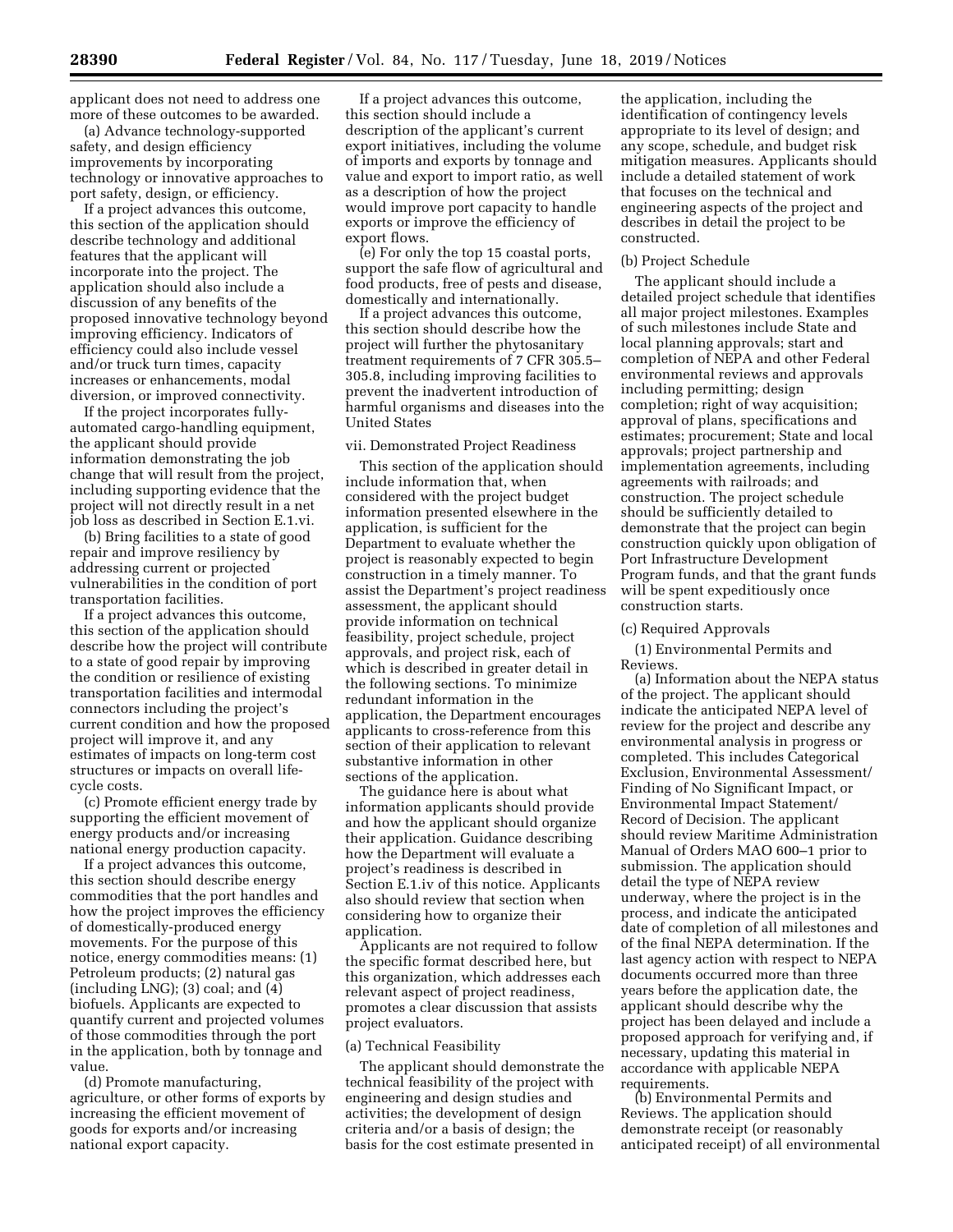permits and approvals necessary, including Section 106 of the National Historical Preservation Act, 54 U.S.C. 306108, and Section 7 of the Endangered Species Act, 16 U.S.C. 1531, for the project to proceed to construction on the timeline specified in the project schedule and necessary to meet the statutory obligation deadline, including satisfaction of all Federal, State, and local requirements and completion of the NEPA process.

(c) Additional information.

The application should also include:

(i) Information on reviews, approvals, and permits by other agencies. An application should indicate whether the proposed project requires reviews or approval actions by other agencies,3 indicate the status of such actions, and provide detailed information about the status of those reviews or approvals and should demonstrate compliance with any other applicable Federal, State, or local requirements, and when such approvals are expected. Applicants should provide a website link or other reference to copies of any reviews, approvals, and permits prepared.

(ii) A description of whether the project is dependent on, or affected by, U.S. Army Corps of Engineers investment and the U.S. Army Corps of Engineers planned activities as it relates to the project.

(iii) Environmental studies or other documents, preferably through a website link, that describe in detail known project impacts, and possible mitigation for those impacts. This could include State NEPA analysis information as applicable.

(iv) A description of discussions with the appropriate Maritime Administration NEPA Coordinator in the Maritime Administration Office of Environment regarding the project's compliance with NEPA and other applicable Federal environmental reviews and approvals.

(v) A description of public engagement about the project that has occurred, including details on the degree to which public comments and commitments have been integrated into project development and design.

(2) State and Local Approvals. The applicant should demonstrate receipt of State and local approvals on which the project depends, such as State and local environmental and planning. Additional support from relevant State and local officials is not required; however, an

applicant should demonstrate that the project has broad public support.

(d) Assessment of Project Risks and Mitigation Strategies

Project risks, such as procurement delays, environmental uncertainties, increases in real estate acquisition costs, uncommitted local match, or lack of legislative approval, affect the likelihood of successful project start and completion. The applicant should identify all material risks to the project and the strategies that the lead applicant and any project partners have undertaken or will undertake in order to mitigate those risks. The applicant should assess the greatest risks to the project and identify how the project parties will mitigate those risks.

To the extent the applicant is unfamiliar with the requirements for receiving and expending Federal grant funds administered by the Maritime Administration, the applicant should contact the Ports Program staff for information on the pre-requisite steps to obligate Federal funds in order to ensure that their project schedule is reasonable and there are no risks of delays in satisfying Federal requirements.

### viii. Domestic Preference

This section should include a description of whether materials and manufactured products to be used in the project are produced or manufactured domestically. This section should also include an assessment of what, if any, materials or manufactured products would require an exception or waiver of the Buy American provisions described in section F.2 of this notice and the applicant's current efforts and planned future efforts to maximize domestic content. The content of this section of the application is particularly important for projects that propose the acquisition of heavy equipment, including cranes, that are often procured from foreign manufacturers. If the project may, or is likely to, need a waiver or exception, the applicant should describe a plan to maximize domestic content.

## *3. Unique Entity Identifier and System for Award Management (SAM)*

Each applicant must: (1) Be registered in SAM before submitting its application; (2) provide a valid unique entity identifier in its application; and (3) continue to maintain an active SAM registration with current information at all times during which it has an active Federal award or an application or plan under consideration by a Federal awarding agency.

The Department may not make a Port Infrastructure Development Program

Grant award to an applicant until the applicant has complied with all applicable unique entity identifier and SAM requirements and, if an applicant has not fully complied with the requirements by the time Department is ready to make a Port Infrastructure Development Program grant award, the Department may determine that the applicant is not qualified to receive a Port Infrastructure Development Program grant award and use that determination as a basis for making a Port Infrastructure Development Program grant award to another applicant.

## *4. Submission Dates and Times*

### i. Deadline

Applications must be submitted by 8:00 p.m. E.D.T. on September 16, 2019. The funding opportunity on *Grants.gov*  will open by August 1, 2019.

To submit an application through *Grants.gov*, applicants must:

(1) Obtain a Data Universal Numbering System (DUNS) number;

(2) Register with the System for Award Management (SAM) at *www.SAM.gov;* 

(3) Create a *Grants.gov* username and password; and

(4) The E-Business Point of Contact (POC) at the applicant's organization must respond to the registration email from *Grants.gov* and login at *Grants.gov*  to authorize the applicant as the Authorized Organization Representative (AOR). Please note that there can be more than one AOR for an organization.

Please note that the *Grants.gov*  registration process usually takes 2–4 weeks to complete and that the Department will not consider late applications that are the result of failure to register or comply with *Grants.gov*  applicant requirements in a timely manner. For information and instruction on each of these processes, please see instructions at *http://www.grants.gov/ web/grants/applicants/applicant faqs.html.* If applicants experience difficulties at any point during the registration or application process, please call the *Grants.gov* Customer Service Support Hotline at 1(800) 518– 4726, Monday–Friday from 7:00 a.m. to 9:00 p.m. EST.

## ii. Consideration of Applications

Only applicants who comply with all submission deadlines described in this notice and electronically submit valid applications through *Grants.gov* will be eligible for award. Applicants are strongly encouraged to make submissions in advance of the deadline.

<sup>3</sup>Projects that may impact protected resources such as wetlands, species habitat, cultural or historic resources require review and approval by Federal and State agencies with jurisdiction over those resources.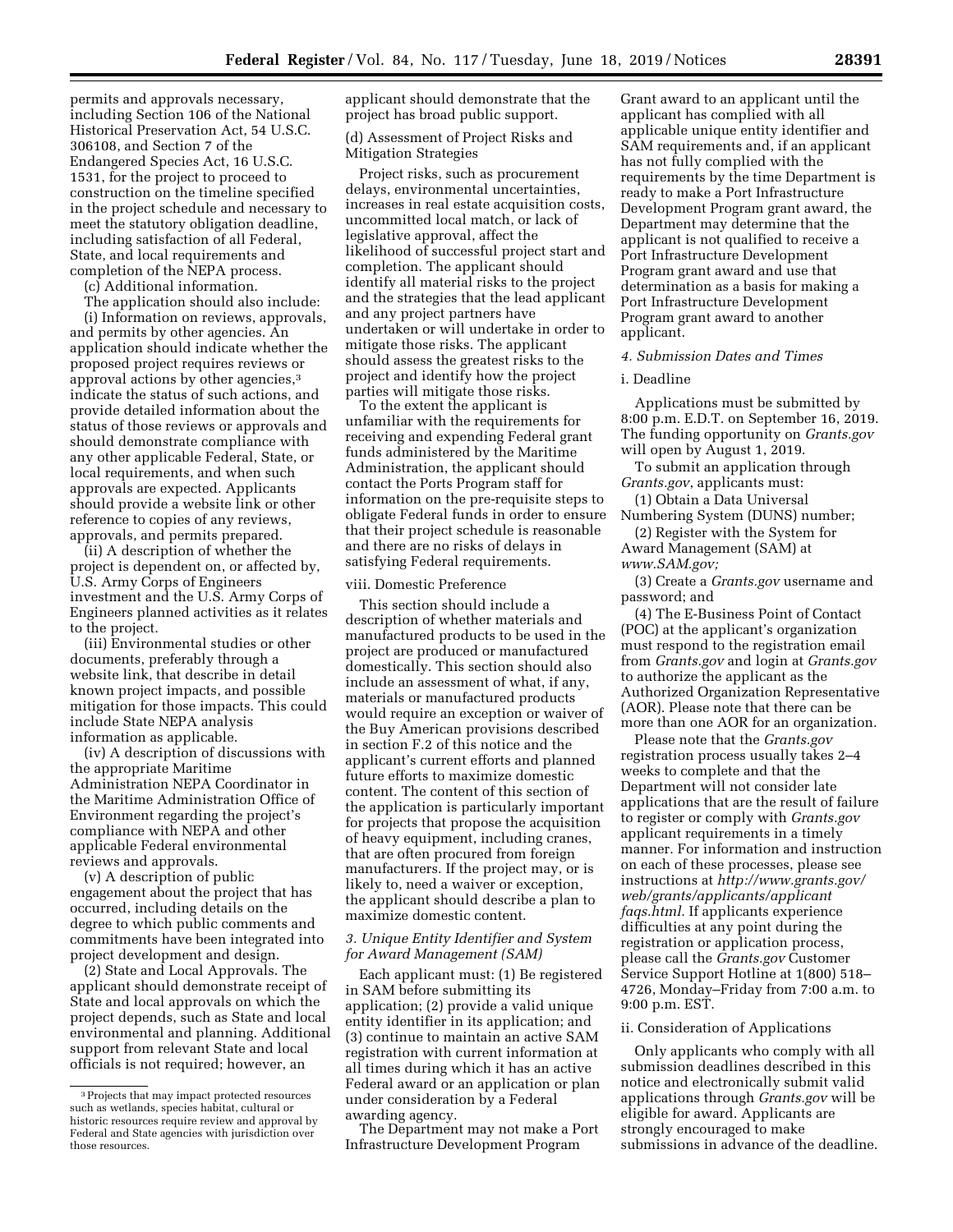## iii. Late Applications

Applicants experiencing technical issues with *Grants.gov* that are beyond the applicant's control must contact *Ports@dot.gov* prior to the application deadline with the user name of the registrant and details of the technical issue experienced. The applicant must provide:

(1) Details of the technical issue experienced;

(2) Screen capture(s) of the technical issues experienced along with corresponding *Grants.gov* ''Grant tracking number'';

(3) The ''Legal Business Name'' for the applicant that was provided in the SF– 424;

(4) The AOR name submitted in the SF–424;

(5) The DUNS number associated with the application; and

(6) The *Grants.gov* Help Desk Tracking Number.

To ensure a fair competition of limited discretionary funds, the following conditions are not valid reasons to permit late submissions: (1) Failure to complete the registration process before the deadline; (2) failure to follow *Grants.gov* instructions on how to register and apply as posted on its website; (3) failure to follow all instructions in this notice of funding opportunity; and (4) technical issues experienced with the applicant's computer or information technology environment. After the Department reviews all information submitted and contacts the *Grants.gov* Help Desk to validate reported technical issues, DOT staff will contact late applicants to approve or deny a request to submit a late application through *Grants.gov*. If the reported technical issues cannot be validated, late applications will be rejected as untimely.

# **E. Application Review Information**

## *1. Criteria*

This section specifies the criteria that the Department will use to evaluate and award applications for Port Infrastructure Development Program Grants.

# i. Leveraging of Federal Funding

To maximize the impact of Port Infrastructure Development Program grant awards, the Department seeks to leverage Port Infrastructure Development Program funding with non-Federal contributions. To evaluate this criterion, the Department will assign a rating to each project based on how the calculated non-Federal share of the project's future eligible project costs compares with other projects proposed

for Port Infrastructure Development Program Grant funding. The Department will sort project applications' non-Federal leverage percentage from high to low, and the assigned ratings will be based on quintile: Projects in the 80th percentile and above receive the highest rating; the 60th–79th percentile receive the second highest rating; 40th–59th, the third highest; 20–39th, the fourth highest; and 0–19th, the lowest rating.

The project's non-Federal leverage percentage will be calculated based on the best available information provided by the applicant. In cases where the source of the funding is unclear, the funding will be treated as Federal for the purposes of this calculation.

Unlike how the Department evaluates cost share for eligibility purposes (as described in section C.2 of this notice), for the purposes of evaluating leverage as a competitive selection criterion, proceeds of Federal assistance under chapter 6 of Title 23, United States Code or sections 501 through 504 of the Railroad and Revitalization and Regulatory Reform Act of 1976 (Pub. L. 94–210), as amended, shall be considered to be part of the Federal share of project costs. Applications that require other discretionary funding from the Department to complete the project's funding package will be considered less competitive.

This evaluation criterion is separate from the statutory cost share requirements for Port Infrastructure Development Program Grants, which are described in Section C.2. Those statutory requirements establish the minimum permissible non-Federal share; they do not define a competitive Port Infrastructure Development Program Grant project.

### ii. Project Costs and Benefits

The Department will consider the costs and benefits of projects seeking Port Infrastructure Development Program funding. To the extent possible, the Department will rely on quantitative, data-supported analysis to assess how well a project addresses this criterion, including an assessment of the project's estimated benefit-cost ratio and net benefits based on the applicantsupplied BCA described in Section  $D.2.v.$ 

Based on the Department's assessment, the Department will group projects into ranges based on their estimated benefit costs ratio (BCR) and net present value (NPV), and assign a level of confidence associated with each project's assigned BCR and NPV ratings. The Department will use these ranges for BCR: Less than 1; 1–1.5; 1.5–3; and greater than 3. The Department will use

these ranges for NPV: Less than \$0; \$0– \$50,000,000; \$50,000,000–\$250,000,000; and greater than \$250,000,000. The confidence levels are high, medium, and low.

### iii. Project Outcomes

The Department will evaluate information described in Section D.2.vi to determine whether the project advances each of the following five project outcomes. Among otherwise comparable applications, one that advances at least one of these outcomes will be more competitive than one that does not.

(a) Advance technology supported safety, and design efficiency improvements by incorporating technology or innovative approaches to port safety, design, or efficiency.

(b) Improve state of good repair and resiliency by addressing current or projected vulnerabilities in the condition of port transportation facilities.

(c) Promote efficient energy trade by supporting the efficient movement of domestically-produced energy products and/or increasing national energy capacity.

(d) Promote manufacturing, agriculture, or other forms of exports by increasing the efficient movement of exports and/or increasing national export capacity.

(e) For only the top 15 coastal ports, support the safe flow of agricultural and food products, free of pests and disease, domestically and internationally.

iv. Demonstrated Project Readiness

The Department will consider project readiness to assess the likelihood of a successful project. In that analysis, the Department will consider significant risks to successful completion of a project, including risks associated with environmental review, permitting, technical feasibility, funding, and the applicant's capacity to manage project delivery. Risks do not disqualify projects from award, but competitive applications clearly and directly describe achievable risk mitigation strategies. The Department will assign one of three risk ratings based on the likelihood that the project will be successfully delivered within a reasonable timeframe: High risk means that there is a high likelihood that the project will not be successfully delivered; moderate risk means there is some possibility that the project will not be successfully delivery; and low risk means that it is highly likely that the project will be successfully delivered.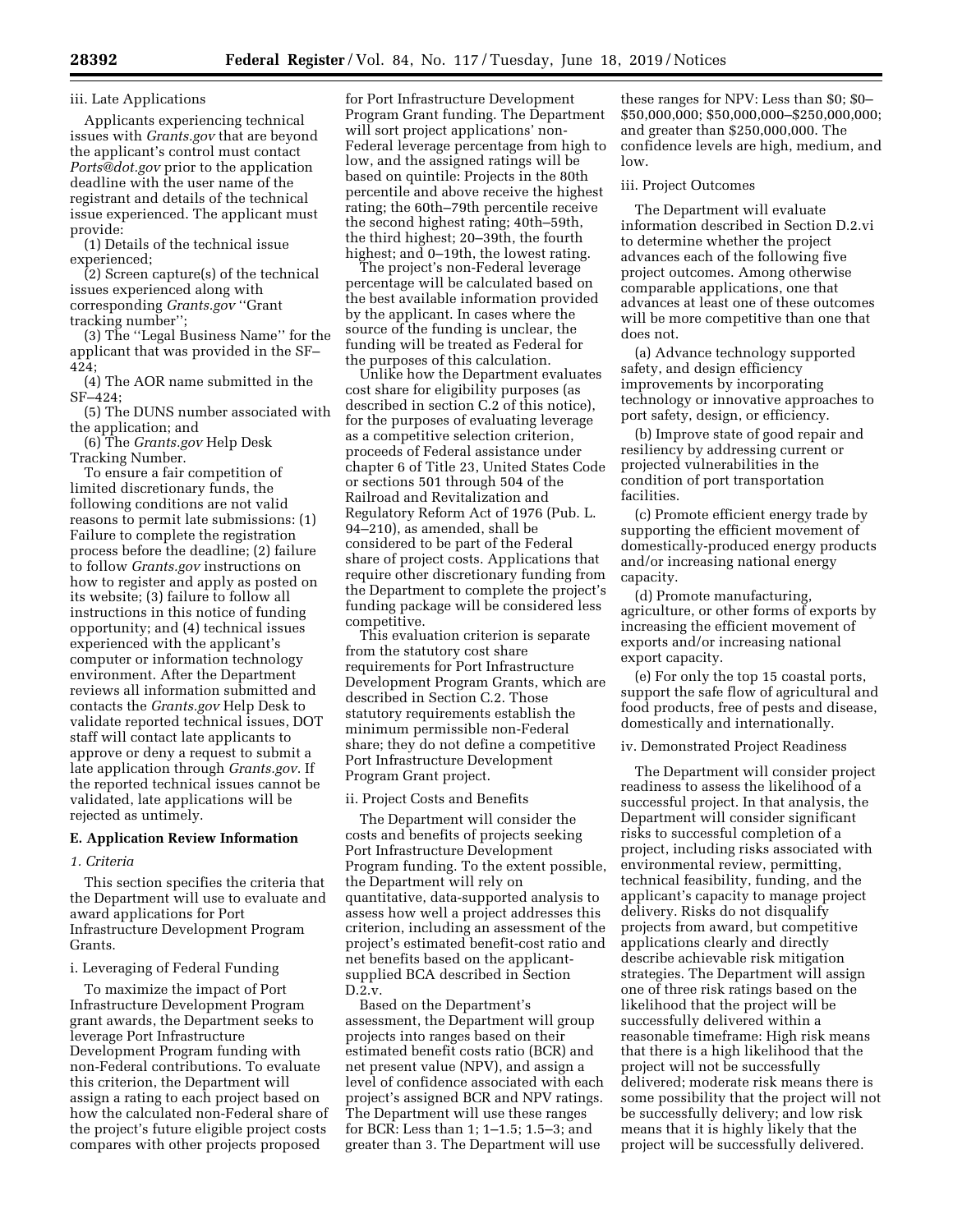# v. Domestic Preference

The Department will consider whether an exception/waiver of the Buy American provisions will be necessary to complete the project. Among otherwise comparable applications, projects that depend on materials or manufactured products that do not comply with domestic preference requirements will be less competitive than projects that comply with those requirements. Among otherwise comparable applications that require exceptions or waivers, an application that presents an effective plan to maximize domestic content will be more competitive than one that does not. The Department will not award projects that likely need a waiver but present no plan to maximize domestic content.

### vi. Additional Considerations

The Department will consider the geographic diversity among applicants when selecting Port Infrastructure Development Program Grant awards, including whether the project is located in a qualified opportunity zone designated pursuant to 26 U.S.C. 1400Z–1. A project located in a qualified opportunity zone is more competitive than a similar project that is not located in a qualified opportunity zone.

In awarding grants from funds for the 15 coastal seaports that handled the greatest number of loaded foreign and domestic twenty-foot equivalent units of containerized cargo in 2016, as identified by the U.S. Army Corps of Engineers, the Department will give priority consideration for proposed projects that construct treatment facilities defined in section 305.1 of title 7, Code of Federal Regulations, to meet the phytosanitary treatment requirements of sections 305.5 through 305.8 of title 7, Code of Federal Regulations.

The Joint Explanatory Statement that accompanied the Consolidated Appropriations Act, 2019, directed the Department ''to ensure that any fullyautomated cargo-handling equipment procured under [the Program] will not directly result in a net job loss or directly reduce the overall safety, reliability and efficiency of the port.'' For projects that incorporate fully automated cargo-handling equipment, the Department will consider job change that will result from the project, including whether the project will directly result in a net job loss.

### *2. Review and Selection Process*

The Ports Program evaluation consists of Intake, a Technical Review Phase,

and a Senior Review phase, each of which are described below. During the Technical Review Phase, Department staff analyze applications and provide ratings for the selection criteria, consistent with the descriptions in this NOFO. Based on this analysis, the Senior Review Team assembles a list of Projects for Consideration for selection by the Secretary based on the selection criteria described in Section E. The Secretary makes final selections based on the criteria described in Section E.

Throughout the review and selection process, the Department may seek additional information from an applicant related to project eligibility, whether the project can be completed with a reduced award, or data needed to complete project analysis.

# *3. Additional Information*

Prior to award, each selected applicant will be subject to a risk assessment as required by 2 CFR 200.205. The Department must review and consider any information about the applicant that is in the designated integrity and performance system accessible through SAM (currently the Federal Awardee Performance and Integrity Information System (FAPIIS). An applicant may review information in FAPIIS and comment on any information about itself. The Department will consider comments by the applicant, in addition to the other information in FAPIIS, in making a judgment about the applicant's integrity, business ethics, and record of performance under Federal awards when completing the review of risk posed by applicants.

## **F. Federal Award Administration Information**

### *1. Federal Award Notice*

Following the evaluation outlined in Section E, the Department will announce awarded projects by posting a list of selected projects at *www.transportation.gov/Portgrants.*  Notice of selection is not authorization to begin performance. Following that announcement, the Department will contact the point of contact listed in the SF 424 to initiate negotiation of the grant agreement for authorization.

### *2. Administrative and National Policy Requirements*

The Department will determine the period of performance for each award based on the specific project that was evaluated and selected. DOT will administer each Port Infrastructure Development Program Grant pursuant to a grant agreement with the grant

recipient. Amounts awarded as a grant under this notice that are not expended by the grant recipient shall remain available to DOT for use for grants under this program, either in the same or different fiscal year as this notice.

All awards will be administered pursuant to the Uniform Administrative Requirements, Cost Principles and Audit Requirements for Federal Awards found in 2 CFR part 200, as adopted by the Department of Transportation at 2 CFR part 1201. Additionally, applicable Federal laws, Executive Orders, and any rules, regulations, and requirements of the Maritime Administration will apply to the projects that receive Port Infrastructure Development Program Grants awards.

As expressed in Executive Orders 13788 of April 18, 2017 and 13858 of January 31, 2019, it is the policy of the executive branch to maximize, consistent with law, the use of goods, products, and materials produced in the United States in the terms and conditions of Federal financial assistance awards. Consistent with the requirements of Section 410 of the Transportation, Housing and Urban Development, and Related Agencies Appropriations Act, 2019 (Pub. L. 116– 6, div. G, February 15, 2019), the Buy American requirements of 41 U.S.C. 8301–8305 apply to funds made available under this notice and other expenditures within the scope of the award, and all grant recipients must apply, comply with, and implement all provisions of the Buy American Act and related provisions in the grant agreement when implementing Port Infrastructure Development Program Grant projects. If selected for an award, grant recipients will be required to obtain approval from the Department before applying any Buy American Act exception. To obtain that approval, grant recipients must be prepared to demonstrate how they will maximize the use of domestic goods, products, and materials in constructing their project.

In connection with any program or activity conducted with or benefiting from funds awarded under this notice, recipients of funds must comply with all applicable requirements of Federal law, including, without limitation, the Constitution of the United States; the conditions of performance, nondiscrimination requirements, and other assurances made applicable to the award of funds in accordance with regulations of the Department of Transportation; and applicable Federal financial assistance and contracting principles promulgated by the Office of Management and Budget. In complying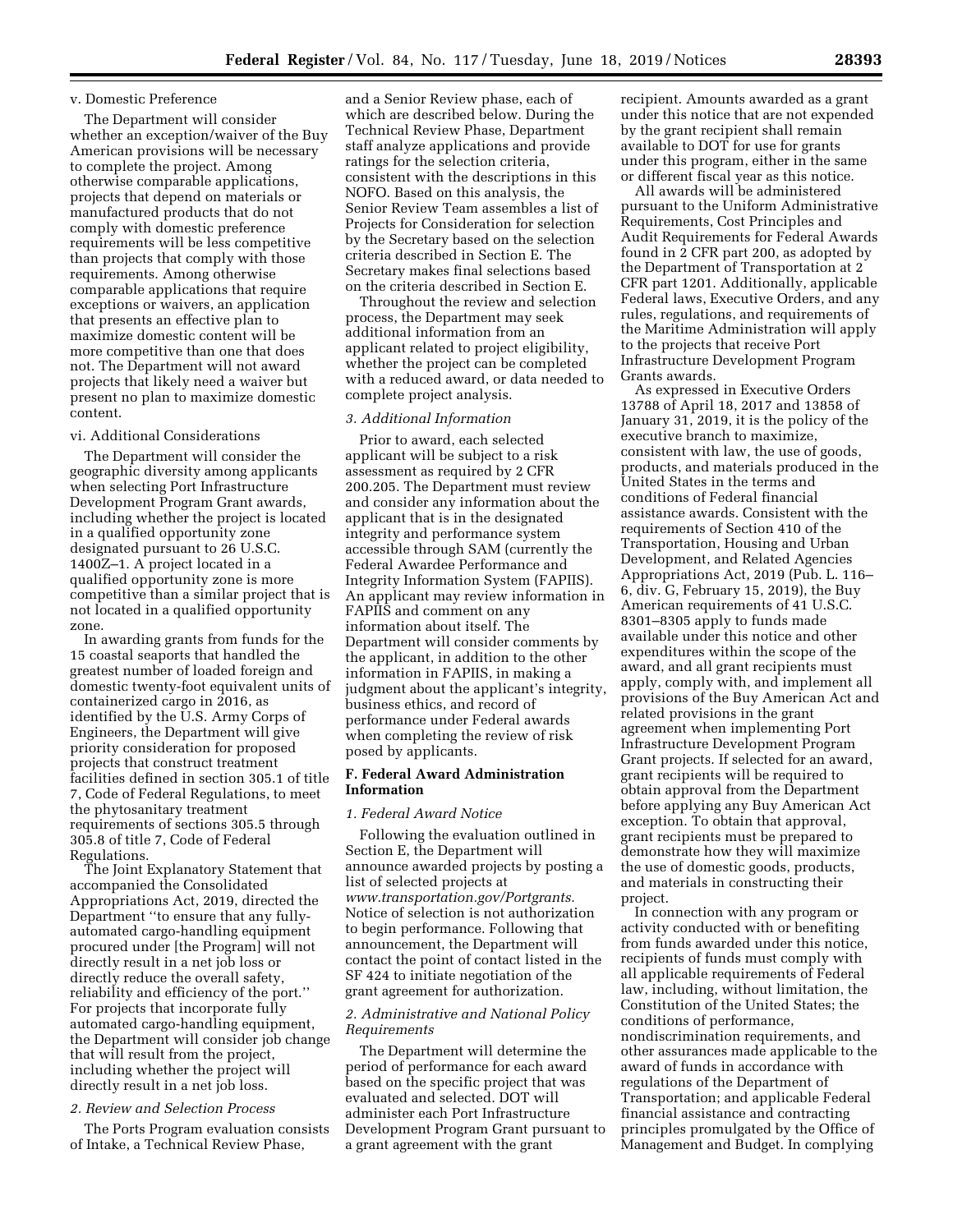with these requirements, recipients, in particular, must ensure that no concession agreements are denied or other contracting decisions made on the basis of speech or other activities protected by the First Amendment. If the Department determines that a recipient has failed to comply with applicable Federal requirements, the Department may terminate the award of funds and disallow previously incurred costs, requiring the recipient to reimburse any expended award funds.

Additionally, Federal wage rate requirements included in subchapter IV of chapter 31 of title 40, U.S.C., apply to all projects receiving funds under this program, and apply to all parts of the project, whether funded with Port Infrastructure Development Program grant funds, other Federal funds, or non-Federal funds.

Port Infrastructure Development Program projects involving vehicle acquisition must involve only vehicles that comply with applicable Federal Motor Vehicle Safety Standards and Federal Motor Vehicle Safety Regulations, or vehicles that are exempt from Federal Motor Carrier Safety Standards or Federal Motor Carrier Safety Regulations in a manner that allows for the legal acquisition and deployment of the vehicle or vehicles.

## *3. Reporting*

This section of the notice provides general information about the reporting requirements that accompany Port Infrastructure Development Program Grant funding. Potential applicants should review these requirements to ensure that they can satisfy them if they receive an award. A recipient's failure to timely submit required reports may result in termination of an award and a legal requirement for the recipient to return funding to the Department.

# i. Progress Reporting on Grant Activities

Each applicant selected for Port Infrastructure Development Program Grants funding must submit quarterly progress reports and Federal Financial Reports (SF–425) to monitor project progress and ensure accountability and financial transparency in the Port Infrastructure Development Program.

# ii. Outcome Performance Reporting

Each applicant selected for Port Infrastructure Development Program Grant funding must collect information and report on the project's observed performance with respect to the relevant long-term outcomes that are expected to be achieved through construction of the project. Performance indicators will include formal goals or targets for a

period determined by the Department. They will be used to evaluate and compare projects and monitor the results that grant funds achieve to the intended long-term outcomes of the Port Infrastructure Development Program. To the extent possible, performance indicators used in the reporting will align with the measures included in the application and will relate to at least one of the selection criteria defined in Section E and to a benefit estimated in the BCA. The Department expects that the level of performance will be consistent with estimates used in the applicant's BCA. Performance reporting continues for several years after project construction is completed, and the Department does not provide Port Infrastructure Development Program grant funding specifically for performance reporting. For each project selected for award, the Department, with input from the grant recipients, will identify the measures to be collected. Those measures and the reporting requirements will be formalized in the agreement obligating award funds for the project.

## iii. Port Performance Reporting

The Department is required to report annually on port performance (see Sec. 6314 of the FAST Act). To help the Department more accurately assess port performance, Port Infrastructure Development Program grant recipients will be required to enter a data sharing agreement to submit to the Department information where consistent data related to the project, particularly on cargo throughput, is not publicly available and difficult to collect from Ports and port terminals. Data, which must originate from the port, that could be required as a condition of award includes the following:

- Total capacity of inbound and outbound cargo
- Total volume of inbound and outbound cargo
- Average number of lifts per hour of containers by crane
- Average vessel turn time by vessel type
- Average cargo or container dwell time
- Port storage capacity and utilization
- Modal throughput statistics, including rail and truck turn times
- Types of cargo moved
- Presences and location of intermodal connectors
- Physical size of the terminals within the port boundaries
- Maximum authorized channel depth and maximum actual/current channel depth
- Schedule vessel arrivals (for use in determining vessel on-time performance)
- Berth utilization

Details and definitions on the data elements described above will be provided in the data sharing agreement with the Department.

## iv. Asset Management Report

A Port Infrastructure Development Program grant recipient that does not currently have an asset management plan in place will be required to include a post-construction reporting requirement utilizing the Asset Management Tool currently under development by the Maritime Administration. The reporting requirement should include both changes in operating cost and performance.

v. Reporting of Matters Related to Recipient Integrity and Performance

If the total value of a selected applicant's currently active grants, cooperative agreements, and procurement contracts from all Federal awarding agencies exceeds \$10,000,000 for any period of time during the period of performance of this Federal award, then the applicant during that period of time must maintain the currency of information reported to the SAM that is made available in the designated integrity and performance system (currently FAPIIS) about civil, criminal, or administrative proceedings described in paragraph 2 of this award term and condition. This is a statutory requirement under section 872 of Public Law 110–417, as amended (41 U.S.C. 2313). As required by section 3010 of Public Law 111–212, all information posted in the designated integrity and performance system on or after April 15, 2011, except past performance reviews required for Federal procurement contracts, will be publicly available.

## **G. Federal Awarding Agency Contacts**

For further information concerning this notice please contact the Port Infrastructure Development Program staff via email at *Ports@dot.gov,* or call or call Bob Bouchard, Director, Office of Port Infrastructure Development, at 202–366–5076. A TDD is available for individuals who are deaf or hard of hearing at 202–366–3993. In addition, the Department will post answers to questions and requests for clarifications at *www.transportation.gov/Portgrants.*  To ensure applicants receive accurate information about eligibility or the program, the applicant is encouraged to contact DOT directly, rather than through intermediaries or third parties,